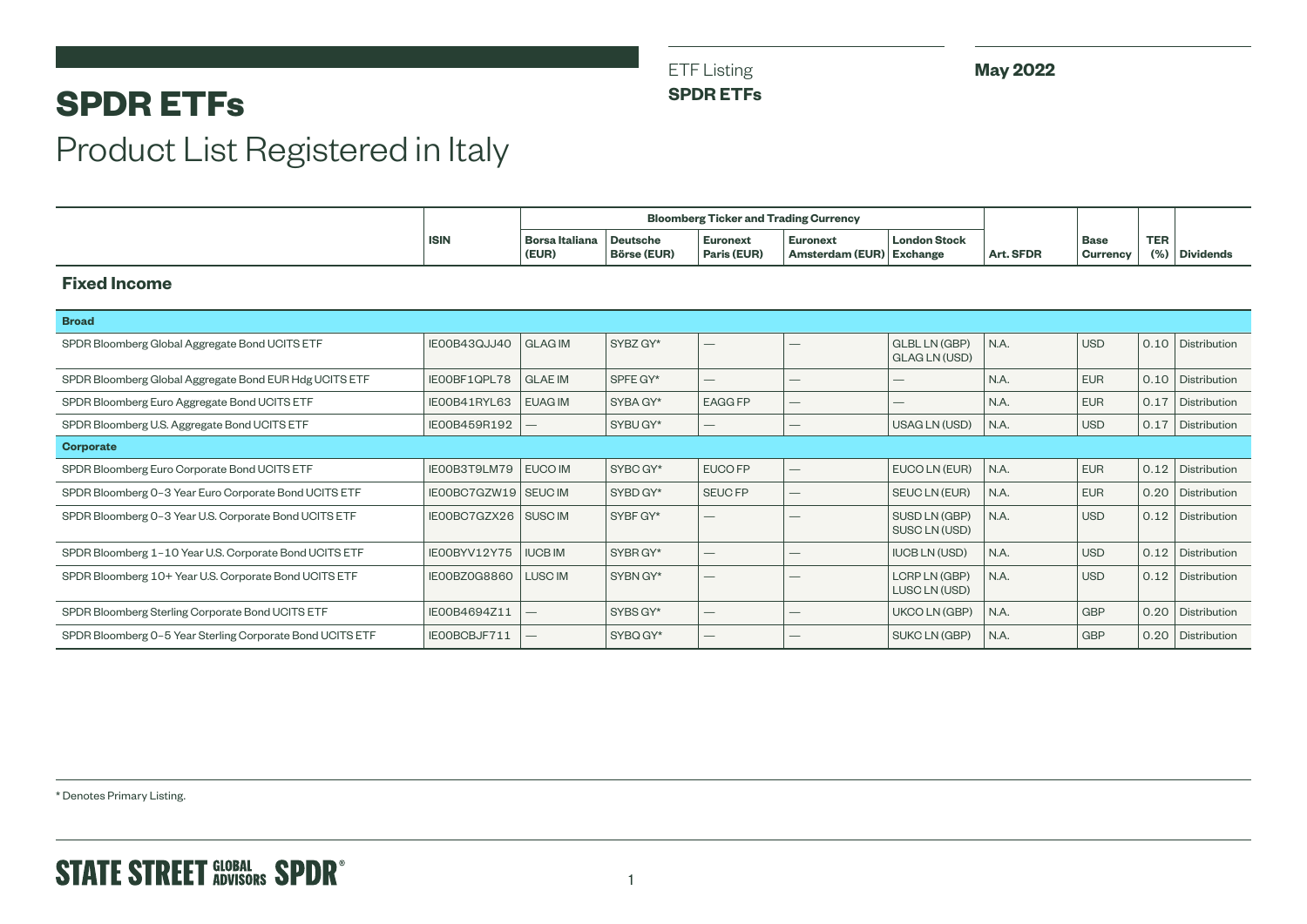|             | <b>Bloomberg Ticker and Trading Currency</b> |                    |                 |                          |                     |           |                 |            |                  |
|-------------|----------------------------------------------|--------------------|-----------------|--------------------------|---------------------|-----------|-----------------|------------|------------------|
| <b>ISIN</b> | Borsa Italiana                               | Deutsche           | <b>Euronext</b> | <b>Euronext</b>          | <b>London Stock</b> |           | Base            | <b>TER</b> |                  |
|             | (EUR)                                        | <b>Börse (EUR)</b> | Paris (EUR)     | Amsterdam (EUR) Exchange |                     | Art. SFDR | <b>Currency</b> | 10/7       | <b>Dividends</b> |

#### **Fixed Income (cont'd)**

| <b>Corporate ESG</b>                                                          |                             |                |                          |                |               |                                              |                   |            |      |                       |
|-------------------------------------------------------------------------------|-----------------------------|----------------|--------------------------|----------------|---------------|----------------------------------------------|-------------------|------------|------|-----------------------|
| SPDR Bloomberg SASB 0-3 Year Euro Corporate ESG UCITS ETF                     | IE00B6YX5H87                | <b>SESRIM</b>  | SPPS GY*                 |                | <b>SECRNA</b> |                                              | Art. 8            | <b>EUR</b> |      | $0.12$ Capitalisation |
| SPDR Bloomberg SASB Euro Corporate ESG UCITS ETF                              | IEOOBLF7VW10                | <b>EUCRIM</b>  | SPPR GY*                 |                |               |                                              | Art. 8            | <b>EUR</b> | 0.15 | Capitalisation        |
| SPDR Bloomberg SASB U.S. Corporate ESG UCITS ETF                              | IEOOBLF7VX27                |                | SPPU GY*                 |                |               | USCR LN (USD)                                | Art. <sub>8</sub> | <b>USD</b> | 0.15 | Capitalisation        |
| SPDR Bloomberg SASB U.S. Corporate ESG EUR Hdg UCITS ETF                      | IE00BFY0GV36                | <b>USCE IM</b> | $\overline{\phantom{0}}$ |                | USCE NA*      |                                              | Art. 8            | <b>EUR</b> | 0.20 | Capitalisation        |
| SPDR Bloomberg SASB U.S. High Yield Corporate ESG UCITS ETF                   | IEOOB99FL386                | <b>SJNKIM</b>  | SYBK GY*                 |                |               | <b>JNKS LN (GBP)</b><br><b>SJNK LN (USD)</b> | Art. <sub>8</sub> | <b>USD</b> |      | 0.30   Distribution   |
| SPDR Bloomberg SASB U.S. High Yield Corporate ESG EUR Hdg<br><b>UCITS ETF</b> | IE00BYTH5602                | <b>SJNE IM</b> | SPPQ GY*                 |                |               |                                              | Art. 8            | <b>EUR</b> | 0.35 | Capitalisation        |
| <b>Government</b>                                                             |                             |                |                          |                |               |                                              |                   |            |      |                       |
| SPDR Bloomberg Euro Government Bond UCITS ETF                                 | <b>IEOOBMYHQM42 GOVA IM</b> |                |                          |                | GOVA NA*      |                                              | N.A.              | <b>EUR</b> | 0.10 | Capitalisation        |
| SPDR Bloomberg Euro Government Bond UCITS ETF                                 | IEOOB3S5XWO4                | <b>GOVY IM</b> | SYBB GY*                 |                |               |                                              | N.A.              | <b>EUR</b> |      | 0.15   Distribution   |
| SPDR Bloomberg 1-3 Year Euro Government Bond UCITS ETF                        | IEOOB6YX5F63                | <b>GOVS IM</b> | SYB3 GY*                 | <b>GOVS FP</b> |               | EU13 LN (EUR)                                | N.A.              | <b>EUR</b> | 0.15 | Distribution          |
| SPDR Bloomberg 3-5 Year Euro Government Bond UCITS ETF                        | IEOOBS7K8821                | EU35 IM        | SYB4 GY*                 |                |               |                                              | N.A.              | <b>EUR</b> |      | 0.15   Distribution   |
| SPDR Bloomberg 10+ Year Euro Government Bond UCITS ETF                        | IE00BYSZ6062                | <b>LGOV IM</b> | SYBV GY*                 |                |               |                                              | N.A.              | <b>EUR</b> | 0.15 | Distribution          |
| SPDR Bloomberg U.S. Treasury Bond UCITS ETF                                   | IE00B44CND37                | <b>TRSY IM</b> | SYBT GY*                 | <b>TSYE FP</b> |               | USTY LN (GBP)<br>TRSY LN (USD)               | N.A.              | <b>USD</b> |      | 0.15   Distribution   |
| SPDR Bloomberg 1-3 Month T-Bill UCITS ETF                                     | IEOOBJXRT698                |                | ZPR1 GY (USD)*           |                |               |                                              | N.A.              | <b>USD</b> | 0.10 | Capitalisation        |
| SPDR Bloomberg 1-3 Year U.S. Treasury Bond UCITS ETF                          | IE00BC7GZJ81                | TRS3 IM        | SYBW GY*                 |                |               | TSY3 LN (GBP)<br>TRS3 LN (USD)               | N.A.              | <b>USD</b> |      | 0.15   Distribution   |
| SPDR Bloomberg 3-7 Year U.S. Treasury Bond UCITS ETF                          | IE00BYSZ5R67                | TRS5 IM        | SPP3 GY*                 |                |               | TRS5 LN (USD)                                | N.A.              | <b>USD</b> | 0.15 | Distribution          |
| SPDR Bloomberg 7-10 Year U.S. Treasury Bond UCITS ETF                         | IEOOBYSZ5T81                | <b>TRSX IM</b> | SPP7 GY*                 |                |               | TRSX LN (USD)                                | N.A.              | <b>USD</b> | 0.15 | Distribution          |
| SPDR Bloomberg 10+ Year U.S. Treasury Bond UCITS ETF                          | IE00BYSZ5V04                | LUTR IM        | SPPX GY*                 |                |               | LUTR LN (USD)                                | N.A.              | <b>USD</b> | 0.15 | Distribution          |
| SPDR Bloomberg UK Gilt UCITS ETF                                              | IE00B3W74078                |                | SYBG GY*                 |                |               | <b>GLTY LN (GBP)</b>                         | N.A.              | <b>GBP</b> |      | 0.15   Distribution   |
| SPDR Bloomberg 1-5 Year Gilt UCITS ETF                                        | IEOOB6YX5K17                |                | SYB5 GY*                 |                |               | <b>GLTS LN (GBP)</b>                         | N.A.              | <b>GBP</b> | 0.15 | Distribution          |
| SPDR Bloomberg 15+ Year Gilt UCITS ETF                                        | IE00B6YX5L24                |                | SYBL GY*                 |                |               | <b>GLTL LN (GBP)</b>                         | N.A.              | <b>GBP</b> |      | 0.15   Distribution   |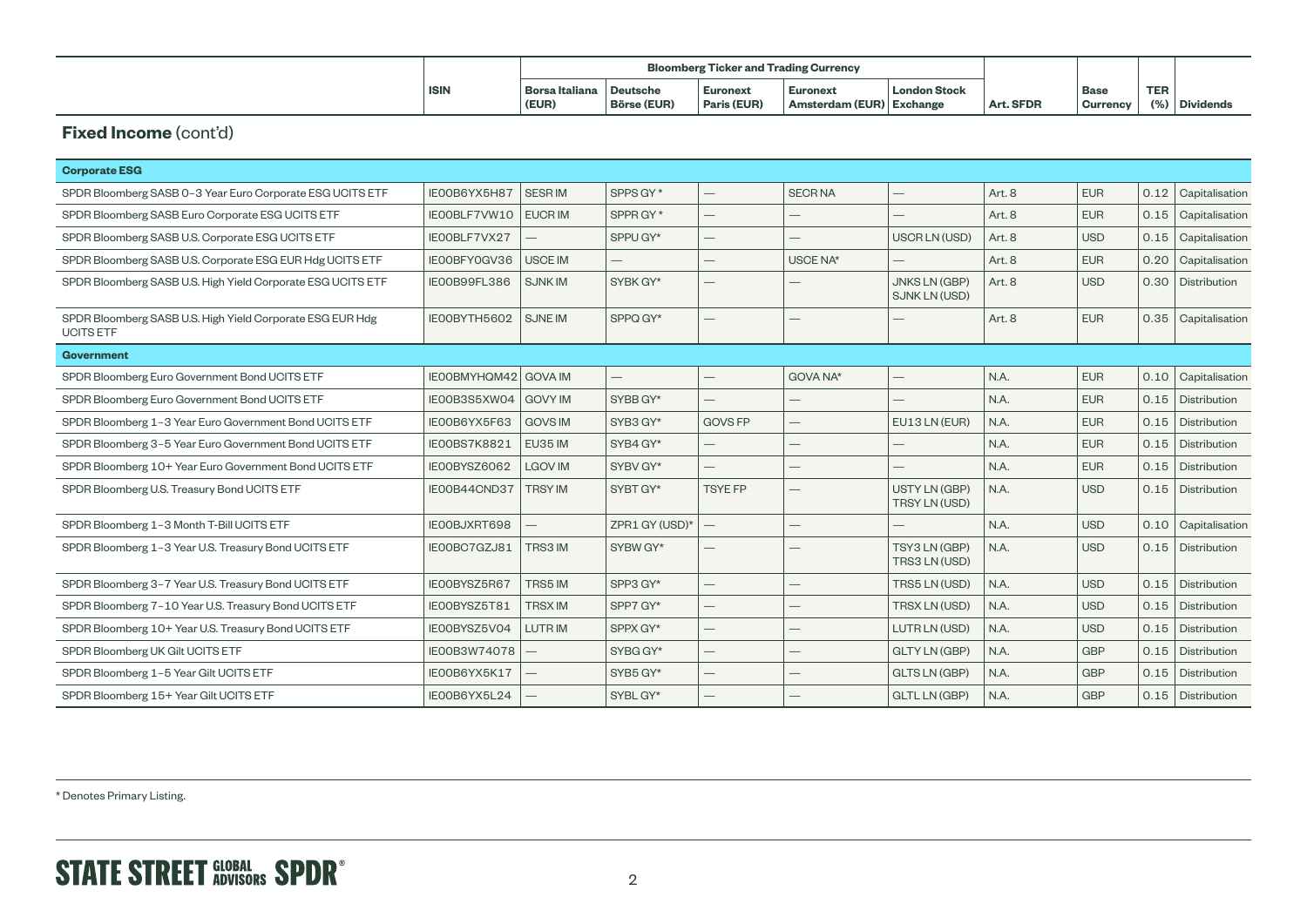|             | <b>Bloomberg Ticker and Trading Currency</b> |                    |             |                          |                     |           |                 |            |                  |
|-------------|----------------------------------------------|--------------------|-------------|--------------------------|---------------------|-----------|-----------------|------------|------------------|
| <b>ISIN</b> | <b>Borsa Italiana</b>                        | <b>Deutsche</b>    | Euronext    | <b>Euronext</b>          | <b>London Stock</b> |           | Base            | <b>TER</b> |                  |
|             | (EUR)                                        | <b>Börse (EUR)</b> | Paris (EUR) | Amsterdam (EUR) Exchange |                     | Art. SFDR | <b>Currency</b> | 10/2       | <b>Dividends</b> |

#### **Fixed Income (cont'd)**

| <b>Inflation</b>                                                                |                     |                     |          |                          |                          |                                            |      |            |      |                |
|---------------------------------------------------------------------------------|---------------------|---------------------|----------|--------------------------|--------------------------|--------------------------------------------|------|------------|------|----------------|
| SPDR Bloomberg U.S. TIPS UCITS ETF                                              | <b>IE00BZ0G8977</b> | <b>TIPS IM</b>      | SYBY GY* |                          |                          | UTIP LN (GBP)<br>TIPS LN (USD)             | N.A. | <b>USD</b> | 0.17 | Distribution   |
| SPDR Bloomberg EM Inflation Linked Local Bond UCITS ETF                         | IE00B7MXFZ59        |                     | SYBIGY*  |                          |                          | EMIL LN (USD)                              | N.A. | <b>USD</b> | 0.55 | Distribution   |
| <b>Emerging Markets</b>                                                         |                     |                     |          |                          |                          |                                            |      |            |      |                |
| SPDR Bloomberg China Treasury Bond UCITS ETF                                    | IE00B6YX5J02        | <b>CHNT IM</b>      | SPP8 GY* | $\overline{\phantom{0}}$ |                          | CHNT LN (USD).<br>CHGT LN (GBP)            | N.A. | <b>USD</b> | 0.19 | Capitalisation |
| SPDR Bloomberg Emerging Markets Local Bond UCITS ETF                            | IE00B4613386        | <b>EMLD IM</b>      | SYBM GY* | <b>EMLD FP</b>           | —                        | EMDL LN (GBP)<br>EMDD LN (USD)             | N.A. | <b>USD</b> | 0.55 | Distribution   |
| SPDR Bloomberg Emerging Markets Local Bond UCITS ETF                            | IEOOBFWFPY67        | <b>EMLA IM</b>      | SPFA GY* | $\overline{\phantom{0}}$ | –                        |                                            | N.A. | <b>USD</b> | 0.55 | Capitalisation |
| SPDR Bloomberg Emerging Markets Local Bond USD Base CCY<br>Hdg to EUR UCITS ETF | IEOOBK8JH525        | <b>EMDE IM</b>      | SPFD GY* |                          |                          |                                            | N.A. | <b>EUR</b> | 0.60 | Capitalisation |
| SPDR ICE BofA 0-5 Year EM USD Government Bond UCITS ETF                         | IE00BP46NG52        | EMH <sub>5</sub> IM | ZPR5 GY* |                          |                          | SEMH LN (GBP)<br>EMH5 LN (USD)             | N.A. | <b>USD</b> | 0.42 | Distribution   |
| SPDR ICE BofA 0-5 Year EM USD Government Bond EUR Hdg<br><b>UCITS ETF</b>       | IEOOBJL36X53        | <b>EMHE IM</b>      | ZPR6 GY* |                          |                          |                                            | N.A. | <b>EUR</b> | 0.47 | Capitalisation |
| <b>High Yield</b>                                                               |                     |                     |          |                          |                          |                                            |      |            |      |                |
| SPDR Bloomberg Euro High Yield Bond UCITS ETF                                   | IEOOB6YX5M31        | <b>JNKE IM</b>      | SYBJ GY* | <b>JNKE FP</b>           | $\overline{\phantom{0}}$ | <b>JNKE LN (EUR)</b>                       | N.A. | <b>EUR</b> | 0.40 | Distribution   |
| <b>Convertible</b>                                                              |                     |                     |          |                          |                          |                                            |      |            |      |                |
| SPDR Refinitiv Global Convertible Bond UCITS ETF                                | IEOOBNH72088        | <b>CONVIM</b>       | ZPRC GY* | $\qquad \qquad$          |                          | GLCB LN (GBP)<br>GCVB LN (USD)             | N.A. | <b>USD</b> | 0.50 | Distribution   |
| SPDR Refinitiv Global Convertible Bond Eur Hdg UCITS ETF                        | IEOOBDT6FP91        | <b>GCVE IM</b>      | SPF1 GY* |                          |                          |                                            | N.A. | <b>EUR</b> | 0.55 | Capitalisation |
| <b>Multi Asset</b>                                                              |                     |                     |          |                          |                          |                                            |      |            |      |                |
| SPDR Morningstar Multi-Asset Global Infrastructure UCITS ETF                    | IE00BQWJFQ70        | <b>MGIN IM</b>      | ZPRI GY* |                          |                          | <b>GIN LN (GBP)</b><br><b>MAGILN (USD)</b> | N.A. | <b>USD</b> | 0.40 | Distribution   |
|                                                                                 |                     |                     |          |                          |                          |                                            |      |            |      |                |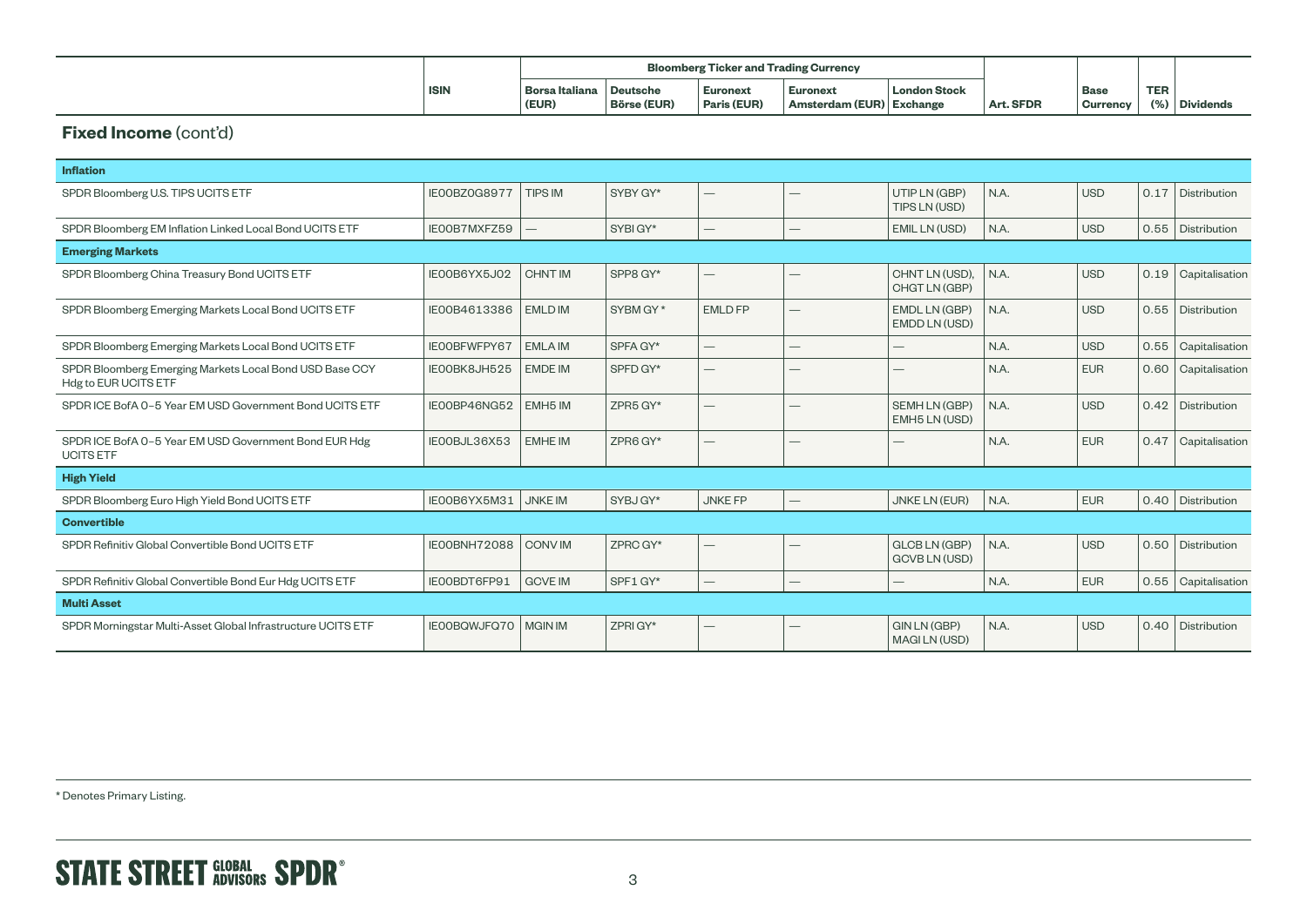|             |                         | <b>Bloomberg Ticker and Trading Currency</b> |                                |                                             |                     |           |                    |            |               |
|-------------|-------------------------|----------------------------------------------|--------------------------------|---------------------------------------------|---------------------|-----------|--------------------|------------|---------------|
| <b>ISIN</b> | Borsa Italiana<br>(EUR) | <b>Deutsche</b><br><b>Börse (EUR)</b>        | <b>Euronext</b><br>Paris (EUR) | <b>Euronext</b><br>Amsterdam (EUR) Exchange | <b>London Stock</b> | Art. SFDR | ' Base<br>Currency | <b>TER</b> | (%) Dividends |

## **Sector Equity**

| <b>Europe</b>                                                |                             |                |                |                          |                          |                                |      |            |      |                       |
|--------------------------------------------------------------|-----------------------------|----------------|----------------|--------------------------|--------------------------|--------------------------------|------|------------|------|-----------------------|
| SPDR FTSE EPRA Europe ex UK Real Estate UCITS ETF            | IE00BSJCQV56                |                | ZPRP GY*       | $\qquad \qquad -$        |                          |                                | N.A. | <b>EUR</b> |      | 0.30 Capitalisation   |
| SPDR MSCI Europe Communication Services UCITS ETF            | <b>IEOOBKWQON82 STTX IM</b> |                | SPYT GY        | STT FP*                  | $\overline{\phantom{0}}$ | TELE LN (EUR)                  | N.A. | <b>EUR</b> | 0.18 | Capitalisation        |
| SPDR MSCI Europe Consumer Discretionary UCITS ETF            | IEOOBKWQOC77 STRX IM        |                | SPYR GY        | STRFP*                   |                          | CDIS LN (EUR)                  | N.A. | <b>EUR</b> | 0.18 | Capitalisation        |
| SPDR MSCI Europe Consumer Staples UCITS ETF                  | IEOOBKWQOD84 STSX IM        |                | SPYC GY        | STS FP*                  |                          | CSTP LN (EUR)                  | N.A. | <b>EUR</b> | 0.18 | Capitalisation        |
| SPDR MSCI Europe Energy UCITS ETF                            | IEOOBKWQOFO9   STNX IM      |                | SPYN GY        | STN FP*                  | $\overline{\phantom{0}}$ | ENGY LN (EUR)                  | N.A. | <b>EUR</b> | 0.18 | Capitalisation        |
| SPDR MSCI Europe Financials UCITS ETF                        | IEOOBKWQ0G16   STZX IM      |                | SPYZ GY        | STZ FP*                  |                          | FNCL LN (EUR)                  | N.A. | <b>EUR</b> | 0.18 | Capitalisation        |
| SPDR MSCI Europe Health Care UCITS ETF                       | IEOOBKWQOH23   STWX IM      |                | SPYH GY        | STW FP*                  |                          | <b>HLTH LN (EUR)</b>           | N.A. | <b>EUR</b> | 0.18 | Capitalisation        |
| SPDR MSCI Europe Industrials UCITS ETF                       | IEOOBKWQ0J47 STQX IM        |                | SPYQ GY        | STQ FP*                  |                          | NDUS LN (EUR)                  | N.A. | <b>EUR</b> | 0.18 | Capitalisation        |
| SPDR MSCI Europe Materials UCITS ETF                         | IEOOBKWQOL68   STPX IM      |                | SPYP GY        | STPFP*                   | $\overline{\phantom{0}}$ | <b>MTRL LN (EUR)</b>           | N.A. | <b>EUR</b> | 0.18 | Capitalisation        |
| SPDR MSCI Europe Technology UCITS ETF                        | IEOOBKWQ0K51   STKX IM      |                | <b>SPYK GY</b> | STK FP*                  |                          | <b>ITEC LN (EUR)</b>           | N.A. | <b>EUR</b> | 0.18 | Capitalisation        |
| SPDR MSCI Europe Utilities UCITS ETF                         | IEOOBKWQOPO7   STUX IM      |                | SPYU GY        | STUFP*                   |                          | UTIL LN (EUR)                  | N.A. | <b>EUR</b> |      | 0.18   Capitalisation |
| <b>US</b>                                                    |                             |                |                |                          |                          |                                |      |            |      |                       |
| SPDR S&P U.S. Communication Services Select Sector UCITS ETF | IEOOBFWFPX50                | <b>SXLC IM</b> | ZPDK GY*       |                          | <b>SXLC NA</b>           | GXLC LN (GBP)<br>SXLC LN (USD) | N.A. | <b>USD</b> |      | $0.15$ Capitalisation |
| SPDR S&P U.S. Consumer Discretionary Select Sector UCITS ETF | IEOOBWBXM278 SXLY IM        |                | ZPDD GY*       | $\overline{\phantom{0}}$ | <b>SXLY NA</b>           | SXLY LN (USD)                  | N.A. | <b>USD</b> | 0.15 | Capitalisation        |
| SPDR S&P U.S. Consumer Staples Select Sector UCITS ETF       | IEOOBWBXM385 SXLP IM        |                | ZPDS GY*       |                          | <b>SXLP NA</b>           | SXLP LN (USD)                  | N.A. | <b>USD</b> | 0.15 | Capitalisation        |
| SPDR S&P U.S. Energy Select Sector UCITS ETF                 | IEOOBWBXM492   SXLE IM      |                | ZPDE GY*       |                          | <b>SXLE NA</b>           | SXLE LN (USD)                  | N.A. | <b>USD</b> | 0.15 | Capitalisation        |
| SPDR S&P U.S. Financials Select Sector UCITS ETF             | IEOOBWBXM500 SXLF IM        |                | ZPDF GY*       |                          | <b>SXLF NA</b>           | SXLF LN (USD)                  | N.A. | <b>USD</b> | 0.15 | Capitalisation        |
| SPDR S&P U.S. Health Care Select Sector UCITS ETF            | IEOOBWBXM617   SXLV IM      |                | ZPDH GY*       |                          | <b>SXLV NA</b>           | SXLV LN (USD)                  | N.A. | <b>USD</b> | 0.15 | Capitalisation        |
| SPDR S&P U.S. Industrials Select Sector UCITS ETF            | IEOOBWBXM724 SXLIIM         |                | ZPDI GY*       |                          | <b>SXLINA</b>            | SXLILN (USD)                   | N.A. | <b>USD</b> | 0.15 | Capitalisation        |
| SPDR S&P U.S. Materials Select Sector UCITS ETF              | IEOOBWBXM831   SXLB IM      |                | ZPDM GY*       |                          | <b>SXLBNA</b>            | SXLB LN (USD)                  | N.A. | <b>USD</b> | 0.15 | Capitalisation        |
| SPDR S&P U.S. Technology Select Sector UCITS ETF             | IEOOBWBXM948 SXLK IM        |                | ZPDT GY*       |                          | <b>SXLK NA</b>           | SXLK LN (USD)                  | N.A. | <b>USD</b> | 0.15 | Capitalisation        |
| SPDR S&P U.S. Utilities Select Sector UCITS ETF              | IEOOBWBXMB69 SXLU IM        |                | ZPDU GY*       |                          | <b>SXLUNA</b>            | SXLU LN (USD)                  | N.A. | <b>USD</b> | 0.15 | Capitalisation        |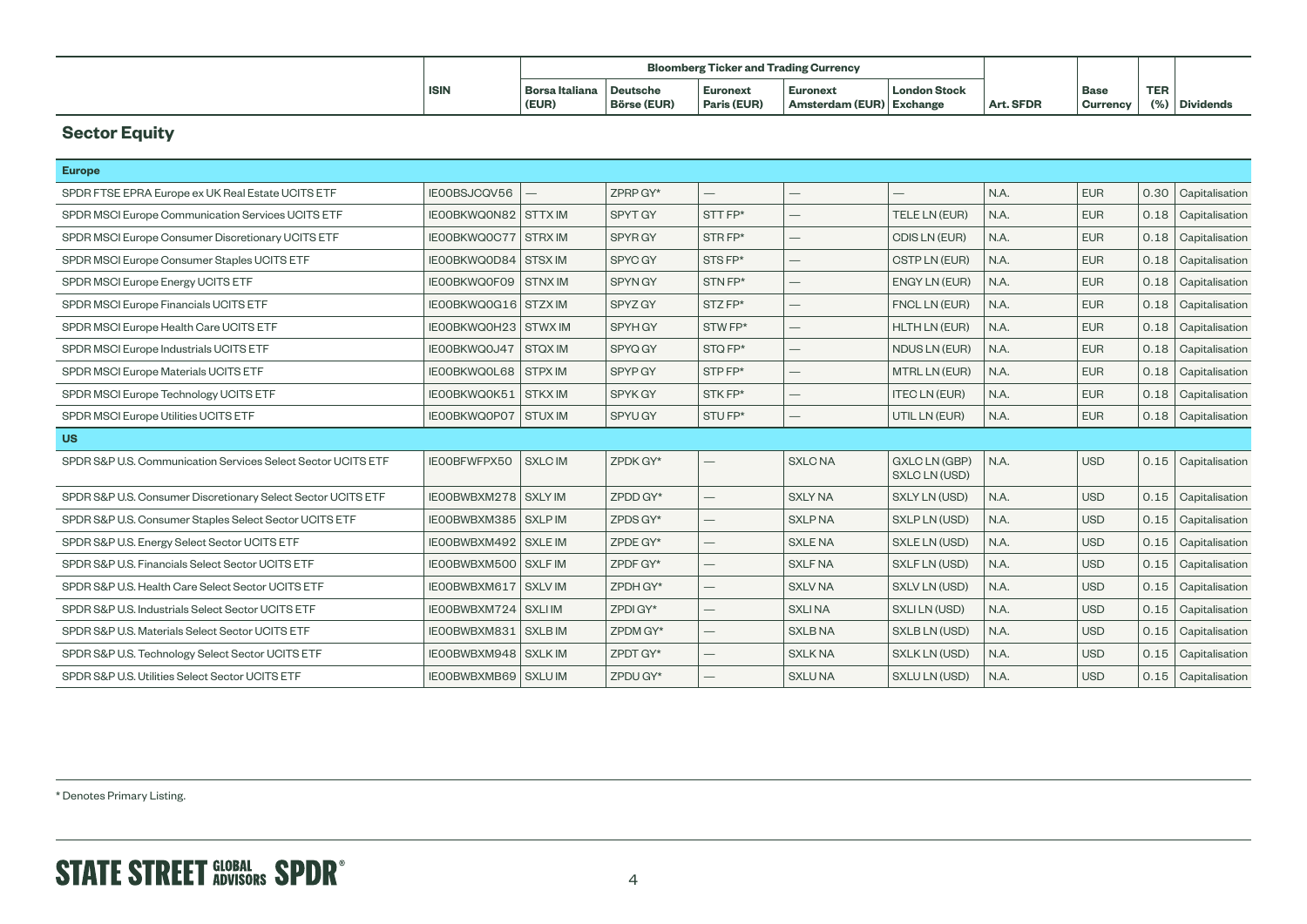|             | <b>Bloomberg Ticker and Trading Currency</b> |                    |                 |                          |                     |           |                 |            |                  |
|-------------|----------------------------------------------|--------------------|-----------------|--------------------------|---------------------|-----------|-----------------|------------|------------------|
| <b>ISIN</b> | Borsa Italiana                               | Deutsche           | <b>Euronext</b> | <b>Euronext</b>          | <b>London Stock</b> |           | Base            | <b>TER</b> |                  |
|             | (EUR)                                        | <b>Börse (EUR)</b> | Paris (EUR)     | Amsterdam (EUR) Exchange |                     | Art. SFDR | <b>Currency</b> | 10/7       | <b>Dividends</b> |

## **Sector Equity (cont'd)**

| <b>Global</b>                                                 |                               |                |                          |                          |                 |                                |      |            |      |                     |
|---------------------------------------------------------------|-------------------------------|----------------|--------------------------|--------------------------|-----------------|--------------------------------|------|------------|------|---------------------|
| SPDR Dow Jones Global Real Estate UCITS ETF                   | IEOOB8GF1M35 GLREIM           |                | SPYJ GY*                 | $\overline{\phantom{0}}$ |                 | GBRE LN (GBP)<br>GLRE LN (USD) | N.A. | <b>USD</b> |      | 0.40   Distribution |
| SPDR Dow Jones Global Real Estate UCITS ETF                   | IEOOBH4GR342                  |                | SPY2 GY*                 | $\overline{\phantom{0}}$ |                 | GLRA LN (USD)                  | N.A. | <b>USD</b> | 0.40 | Capitalisation      |
| SPDR <sup>®</sup> MSCI World Communication Services UCITS ETF | IE00BYTRRG40                  |                | $\overline{\phantom{0}}$ |                          | <b>WTEL NA*</b> | WTEL LN (USD)                  | N.A. | <b>USD</b> | 0.30 | Capitalisation      |
| SPDR MSCI World Consumer Discretionary UCITS ETF              | IE00BYTRR640                  |                | $\overline{\phantom{0}}$ |                          | WCOD NA*        | WCOD LN (USD)                  | N.A. | <b>USD</b> | 0.30 | Capitalisation      |
| SPDR MSCI World Consumer Staples UCITS ETF                    | IEOOBYTRR756                  |                | $\overline{\phantom{0}}$ |                          | WCOS NA*        | WCOS LN (USD)                  | N.A. | <b>USD</b> | 0.30 | Capitalisation      |
| SPDR MSCI World Energy UCITS ETF                              | IEOOBYTRR863                  | <b>WNRG IM</b> | $\overline{\phantom{0}}$ |                          | WNRG NA*        | WNRG LN (USD)                  | N.A. | <b>USD</b> | 0.30 | Capitalisation      |
| SPDR MSCI World Financials UCITS ETF                          | IE00BYTRR970                  | <b>WFIN IM</b> | $\overline{\phantom{0}}$ |                          | WFIN NA*        | WFIN LN (USD)                  | N.A. | <b>USD</b> | 0.30 | Capitalisation      |
| SPDR MSCI World Health Care UCITS ETF                         | IEOOBYTRRB94                  | <b>WHEA IM</b> | $\overline{\phantom{0}}$ |                          | WHEA NA*        | WHEA LN (USD)                  | N.A. | <b>USD</b> | 0.30 | Capitalisation      |
| SPDR MSCI World Industrials UCITS ETF                         | IE00BYTRRC02                  |                | $\overline{\phantom{0}}$ | —                        | WIND NA*        | WNDU LN (USD)                  | N.A. | <b>USD</b> | 0.30 | Capitalisation      |
| SPDR MSCI World Materials UCITS ETF                           | IEOOBYTRRF33                  |                | $\overline{\phantom{0}}$ |                          | WMAT NA*        | WMAT LN (USD)                  | N.A. | <b>USD</b> | 0.30 | Capitalisation      |
| SPDR MSCI World Technology UCITS ETF                          | IEOOBYTRRD19                  | <b>WTEC IM</b> |                          |                          | WTCH NA*        | WTEC LN (USD)                  | N.A. | <b>USD</b> | 0.30 | Capitalisation      |
| <b>SPDR MSCI World Utilities UCITS ETF</b>                    | IEOOBYTRRH56                  |                |                          | –                        | WUTINA*         | WUTI LN (USD)                  | N.A. | <b>USD</b> | 0.30 | Capitalisation      |
| <b>Thematic Multi Asset</b>                                   |                               |                |                          |                          |                 |                                |      |            |      |                     |
| SPDR Morningstar Multi-Asset Global Infrastructure UCITS ETF  | <b>IEOOBQWJFQ70   MGIN IM</b> |                | ZPRI GY*                 | $\overline{\phantom{0}}$ |                 | GIN LN (GBP)<br>MAGILN (USD)   | N.A. | <b>USD</b> |      | 0.40   Distribution |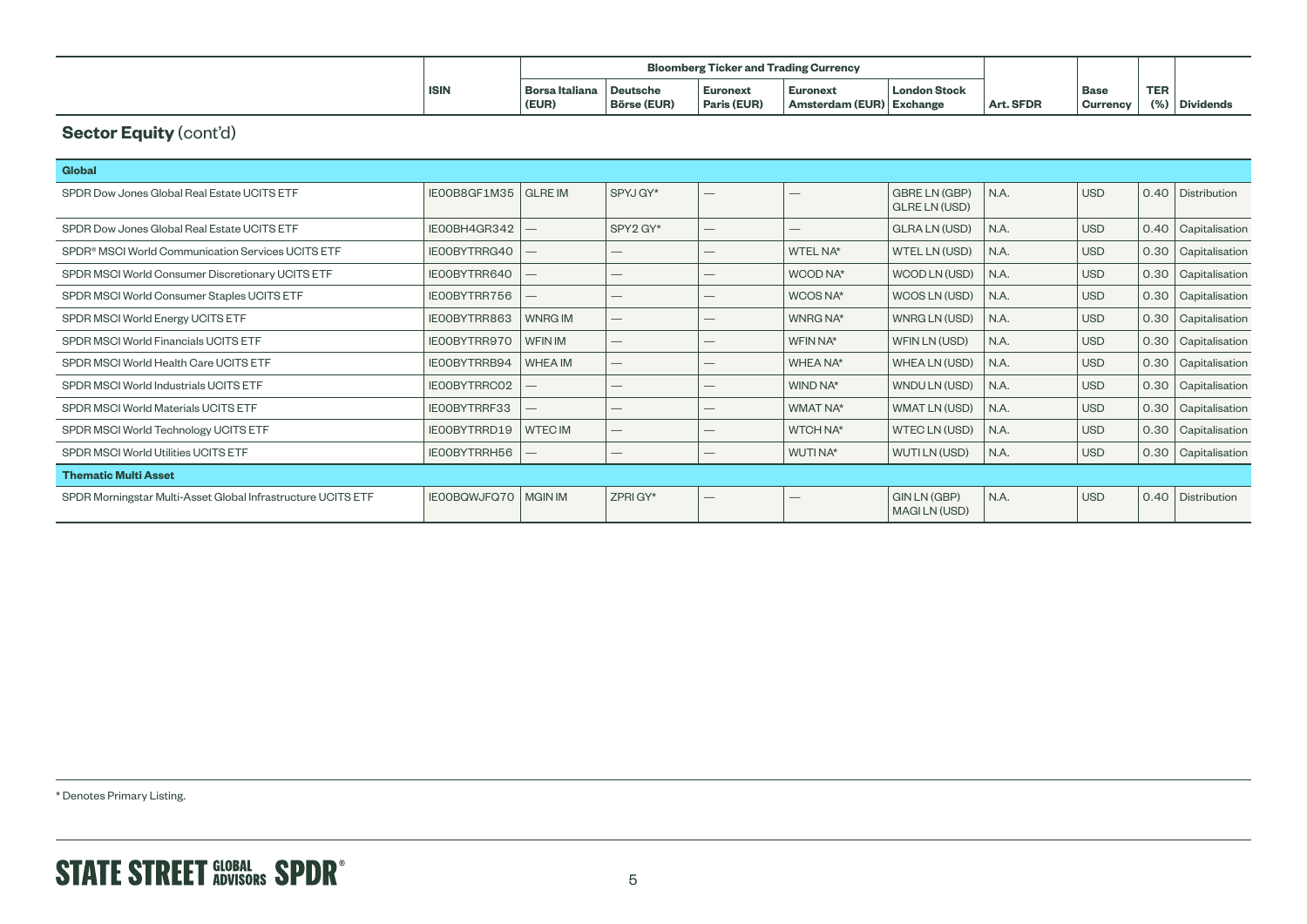|             |                         | <b>Bloomberg Ticker and Trading Currency</b> |                                |                                      |                     |           |                                |            |                  |
|-------------|-------------------------|----------------------------------------------|--------------------------------|--------------------------------------|---------------------|-----------|--------------------------------|------------|------------------|
| <b>ISIN</b> | Borsa Italiana<br>(EUR) | <b>Deutsche</b><br><b>Börse (EUR)</b>        | <b>Euronext</b><br>Paris (EUR) | Euronext<br>Amsterdam (EUR) Exchange | <b>London Stock</b> | Art. SFDR | <b>Base</b><br><b>Currency</b> | <b>TER</b> | <b>Dividends</b> |

## **Core Equity**

| <b>Global</b>                              |                        |                |                          |                                  |                                 |                                             |      |            |      |                       |
|--------------------------------------------|------------------------|----------------|--------------------------|----------------------------------|---------------------------------|---------------------------------------------|------|------------|------|-----------------------|
| SPDR MSCI ACWI UCITS ETF                   | IE00B44Z5B48           | <b>ACWE IM</b> | SPYY GY*                 | <b>ACWE FP</b>                   | $\hspace{0.05cm}$               | <b>ACWILN (GBP)</b><br><b>ACWD LN (USD)</b> | N.A. | <b>USD</b> |      | 0.40 Capitalisation   |
| SPDR MSCI ACWI EUR Hedged UCITS ETF        | IEOOBF1B7389           | <b>EACWIM</b>  | SPP1 GY*                 | $-$                              |                                 |                                             | N.A. | <b>EUR</b> | 0.45 | Capitalisation        |
| SPDR MSCI ACWI IMI UCITS ETF               | IE00B3YLTY66           | <b>IMIE IM</b> | SPYIGY*                  | <b>IMIE FP</b>                   | $\hspace{0.1mm}-\hspace{0.1mm}$ | IMID LN (USD)                               | N.A. | <b>USD</b> | 0.40 | Capitalisation        |
| SPDR MSCI World UCITS ETF                  | IE00BFY0GT14           | SWRD IM        | SPPW GY*                 |                                  | <b>SWRD NA</b>                  | SWLD LN (GBP)<br>SWRD LN (USD)              | N.A. | <b>USD</b> |      | $0.12$ Capitalisation |
| SPDR MSCI World Small Cap UCITS ETF        | IE00BCBJG560           |                | ZPRS GY*                 |                                  |                                 | WOSC LN (GBP)<br><b>WDSCLN (USD)</b>        | N.A. | <b>USD</b> | 0.45 | Capitalisation        |
| <b>Developed Region/Country</b>            |                        |                |                          |                                  |                                 |                                             |      |            |      |                       |
| SPDR FTSE UK All Share UCITS ETF           | IE00B7452L46           |                | SPYF GY*                 | $\qquad \qquad -$                |                                 | FTAL LN (GBP)                               | N.A. | <b>GBP</b> | 0.20 | Capitalisation        |
| SPDR FTSE UK All Share UCITS ETF           | IE00BD5FCF91           |                | ZPRD GY (GBP)*           | $\overline{\phantom{0}}$         | $\hspace{0.1mm}-\hspace{0.1mm}$ | FTAD LN (GBP)                               | N.A. | <b>GBP</b> | 0.20 | Distribution          |
| SPDR MSCI EMU UCITS ETF                    | IE00B910VR50           | <b>EURO IM</b> | ZPRE GY*                 | <b>EMUE FP</b>                   | $\hspace{0.1mm}-\hspace{0.1mm}$ | $\hspace{0.1mm}-\hspace{0.1mm}$             | N.A. | <b>EUR</b> | 0.18 | Capitalisation        |
| SPDR MSCI Europe UCITS ETF                 | IE00BKWQ0Q14   EROX IM |                | SPYE GY                  | $EROFP*$                         | $\hspace{0.1mm}-\hspace{0.1mm}$ | ERO LN (GBP)                                | N.A. | <b>EUR</b> | 0.25 | Capitalisation        |
| SPDR MSCI Europe Small Cap UCITS ETF       | IEOOBKWQOM75 SMCX IM   |                | $\overline{\phantom{0}}$ | SMCFP*                           | $\hspace{0.1mm}-\hspace{0.1mm}$ |                                             | N.A. | <b>EUR</b> | 0.30 | Capitalisation        |
| SPDR MSCI Japan UCITS ETF                  | IE00BZ0G8B96           |                | ZPDJ GY*                 | $\overline{\phantom{0}}$         | $\hspace{0.1mm}-\hspace{0.1mm}$ | JPJP LN (GBP)                               | N.A. | <b>JPY</b> | 0.12 | Capitalisation        |
| SPDR MSCI Japan EUR Hdg UCITS ETF          | IE00BZ0G8C04           | <b>JPEH IM</b> | ZPDW GY*                 |                                  | $\hspace{0.05cm}$               | JPEH LN (EUR)                               | N.A. | <b>EUR</b> | 0.17 | Capitalisation        |
| SPDR Russell 2000 U.S. Small Cap UCITS ETF | IE00BJ38QD84           | R2US IM        | ZPRR GY*                 | R <sub>2</sub> U <sub>S</sub> FP |                                 | R2SCLN (GBP)<br>R2US LN (USD)               | N.A. | <b>USD</b> | 0.30 | Capitalisation        |
| SPDR S&P 400 U.S. Mid Cap UCITS ETF        | IE00B4YBJ215           | SPY4 IM        | SPY4 GY*                 | SPY4 FP                          |                                 | SPY4 LN (USD)                               | N.A. | <b>USD</b> | 0.30 | Capitalisation        |
| SPDR S&P 500 UCITS ETF                     | IE00B6YX5C33           | SPY5 IM        | SPY5 GY*                 | SPY5 FP                          |                                 | SPX5 LN (GBP)<br>SPY5 LN (USD)              | N.A. | <b>USD</b> | 0.09 | Distribution          |
| SPDR S&P 500 EUR Hdg UCITS ETF             | IEOOBYYW2V44 SPXEIM    |                | SPPE GY*                 | $\overline{\phantom{0}}$         |                                 |                                             | N.A. | <b>EUR</b> |      | 0.12 Capitalisation   |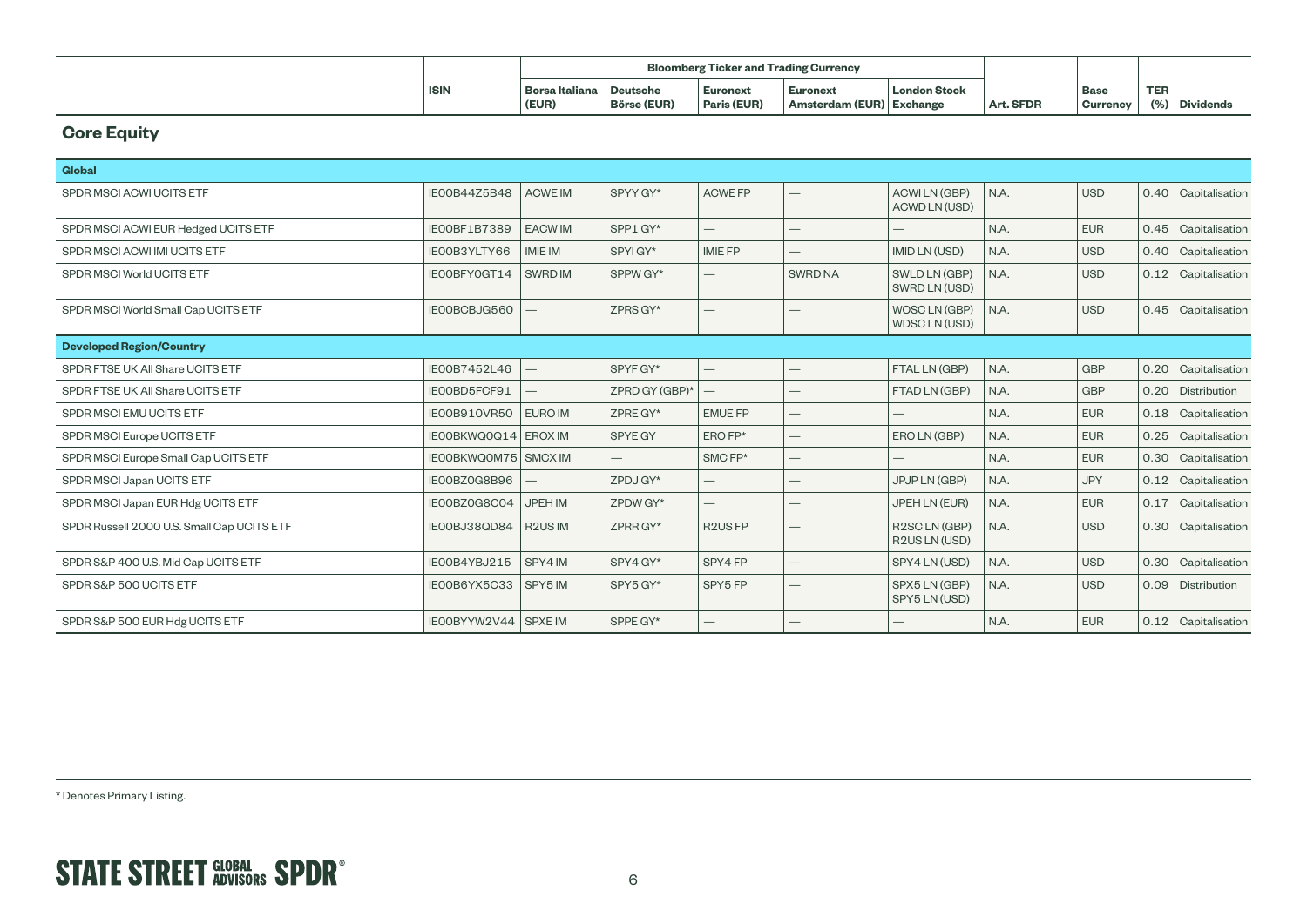|             | <b>Bloomberg Ticker and Trading Currency</b> |                    |                 |                          |                     |           |                 |            |                  |
|-------------|----------------------------------------------|--------------------|-----------------|--------------------------|---------------------|-----------|-----------------|------------|------------------|
| <b>ISIN</b> | Borsa Italiana                               | Deutsche           | <b>Euronext</b> | <b>Euronext</b>          | <b>London Stock</b> |           | Base            | <b>TER</b> |                  |
|             | (EUR)                                        | <b>Börse (EUR)</b> | Paris (EUR)     | Amsterdam (EUR) Exchange |                     | Art. SFDR | <b>Currency</b> | 10/7       | <b>Dividends</b> |

## **Core Equity** (cont'd)

| <b>Developed Region/Country ESG</b>              |              |                |          |                          |                                 |                                       |        |            |      |                |  |
|--------------------------------------------------|--------------|----------------|----------|--------------------------|---------------------------------|---------------------------------------|--------|------------|------|----------------|--|
| SPDR S&P 500 ESG Leaders UCITS ETF               | IE00BH4GPZ28 | 500XIM         | SPPY GY* | $\overline{\phantom{0}}$ | <b>500XNA</b>                   | $\hspace{0.1mm}-\hspace{0.1mm}$       | Art. 8 | <b>USD</b> | 0.10 | Capitalisation |  |
| SPDR STOXX Europe 600 SRI UCITS ETF              | IEOOBK5H8015 | 600XIM         | ZPDX GY* |                          | 600X NA                         |                                       | Art. 8 | <b>EUR</b> | 0.12 | Capitalisation |  |
| <b>Climate Paris Aligned</b>                     |              |                |          |                          |                                 |                                       |        |            |      |                |  |
| SPDR MSCI ACWI Climate Paris Aligned UCITS ETF   | IE00BYTH5370 | AWPA IM        | SPF8 GY* | $\overline{\phantom{0}}$ |                                 | SAPA LN (GBP)                         | Art. 8 | <b>USD</b> | 0.20 | Capitalisation |  |
| SPDR MSCI Europe Climate Paris Aligned UCITS ETF | IEOOBYTH5487 | ECPA IM        | SPF5 GY* | —                        | $\hspace{0.1mm}-\hspace{0.1mm}$ | SEPA LN (GBP)                         | Art. 8 | <b>EUR</b> | 0.15 | Capitalisation |  |
| SPDR MSCI Japan Climate Paris Aligned UCITS ETF  | IE00BQQPV184 |                | SPF6 GY* | —                        |                                 |                                       | Art. 8 | <b>JPY</b> | 0.12 | Capitalisation |  |
| SPDR MSCI USA Climate Paris Aligned UCITS ETF    | IEOOBYTH5719 | <b>UCPA IM</b> | SPF9 GY* | $\overline{\phantom{0}}$ | $\hspace{0.1mm}-\hspace{0.1mm}$ | SPUG LN (GBP)<br>SPUD LN (USD)        | Art. 8 | <b>USD</b> | 0.12 | Capitalisation |  |
| SPDR MSCI World Climate Paris Aligned UCITS ETF  | IE00BYTH5594 | <b>WCPA IM</b> | SPFW GY* |                          |                                 | SWPA LN (GBP)                         | Art. 8 | <b>USD</b> | 0.15 | Capitalisation |  |
| <b>Emerging Markets</b>                          |              |                |          |                          |                                 |                                       |        |            |      |                |  |
| SPDR MSCI EM Asia UCITS ETF                      | IE00B466KX20 | <b>EMAE IM</b> | SPYA GY* | <b>EMAE FP</b>           |                                 | EMAS LN (GBP)<br><b>EMAD LN (USD)</b> | N.A.   | <b>USD</b> | 0.55 | Capitalisation |  |
| SPDR MSCI Emerging Markets UCITS ETF             | IE00B469F816 | <b>EMRG IM</b> | SPYM GY* | <b>EMRG FP</b>           | $\hspace{0.1mm}-\hspace{0.1mm}$ | EMRD LN (USD)                         | N.A.   | <b>USD</b> | 0.42 | Capitalisation |  |
| SPDR MSCI Emerging Markets Small Cap UCITS ETF   | IE00B48X4842 |                | SPYX GY* | —                        |                                 | EMSM LN (GBP)<br>EMSD LN (USD)        | N.A.   | <b>USD</b> | 0.55 | Capitalisation |  |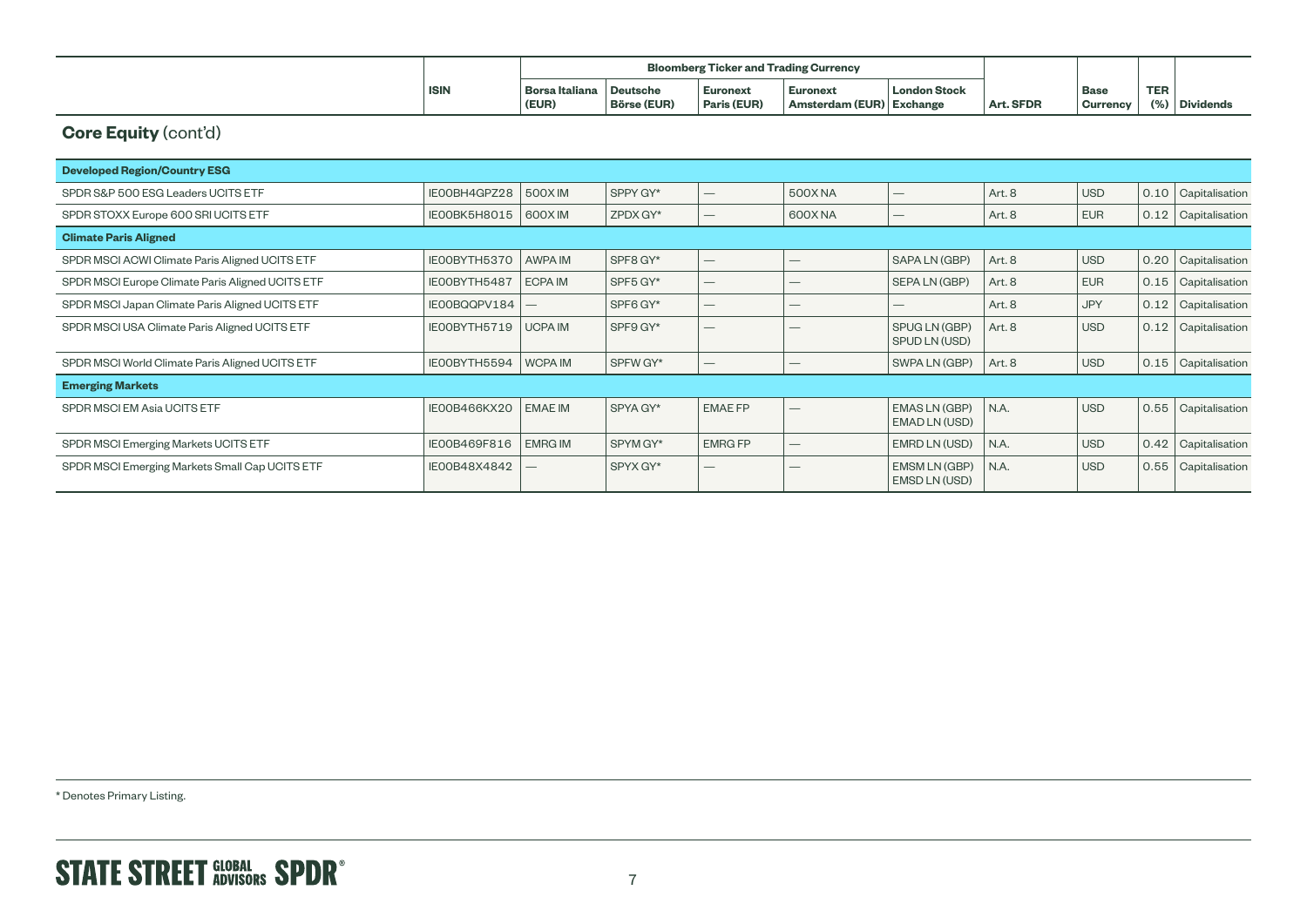|             | <b>Bloomberg Ticker and Trading Currency</b> |                    |                 |                          |                     |           |                 |            |                  |
|-------------|----------------------------------------------|--------------------|-----------------|--------------------------|---------------------|-----------|-----------------|------------|------------------|
| <b>ISIN</b> | Borsa Italiana                               | <b>Deutsche</b>    | <b>Euronext</b> | <b>Euronext</b>          | <b>London Stock</b> |           | Base            | <b>TER</b> |                  |
|             | (EUR)                                        | <b>Börse (EUR)</b> | Paris (EUR)     | Amsterdam (EUR) Exchange |                     | Art. SFDR | <b>Currency</b> | 10/7       | <b>Dividends</b> |

## **Smart Beta Equity**

| <b>Dividend Aristocrats</b>                          |                      |                |                          |                          |                 |                                              |        |            |      |                     |
|------------------------------------------------------|----------------------|----------------|--------------------------|--------------------------|-----------------|----------------------------------------------|--------|------------|------|---------------------|
| SPDR S&P Emerging Markets Dividend Aristocrats UCITS | IE00B6YX5B26         | <b>EMDV IM</b> | SPYV GY*                 | $\overline{\phantom{0}}$ |                 | EMDV LN (GBP)<br>EDVD LN (USD)               | N.A.   | <b>USD</b> |      | 0.55 Distribution   |
| SPDR S&P Euro Dividend Aristocrats UCITS ETF         | IEOOB5M1WJ87 EUDV IM |                | SPYW GY*                 | <b>EUDV FP</b>           |                 | EUDV LN (GBP)<br>EUDI LN (EUR)               | N.A.   | <b>EUR</b> |      | 0.30   Distribution |
| SPDR S&P Global Dividend Aristocrats UCITS ETF       | IE00B9CQXS71         | <b>GLDV IM</b> | ZPRG GY*                 |                          |                 | <b>GBDV LN (GBP)</b><br><b>GLDV LN (USD)</b> | N.A.   | <b>USD</b> |      | 0.45   Distribution |
| SPDR S&P Pan Asia Dividend Aristocrats UCITS ETF     | IEOOB9KNR336         | <b>PADVIM</b>  | ZPRA GY*                 |                          |                 | PADV LN (GBP)<br>ASDV LN (USD)               | N.A.   | <b>USD</b> |      | 0.55   Distribution |
| SPDR S&P UK Dividend Aristocrats UCITS ETF           | IE00B6S2Z822         |                | SPYG GY*                 |                          |                 | UKDV LN (GBP)                                | N.A.   | <b>GBP</b> |      | 0.30 Distribution   |
| SPDR S&P U.S. Dividend Aristocrats UCITS ETF         | IE00B6YX5D40         | <b>USDV IM</b> | SPYD GY*                 | $\overline{\phantom{0}}$ |                 | USDV LN (GBP)<br><b>UDVD LN (USD)</b>        | N.A.   | <b>USD</b> | 0.35 | Distribution        |
| SPDR S&P U.S. Dividend Aristocrats EUR Hdg UCITS ETF | IE00B979GK47         | <b>USDE IM</b> | SPPD GY*                 |                          |                 |                                              | N.A.   | <b>EUR</b> |      | 0.40   Distribution |
| <b>Dividend Aristocrats ESG</b>                      |                      |                |                          |                          |                 |                                              |        |            |      |                     |
| SPDR S&P Euro Dividend Aristocrats ESG UCITS ETF     | IEOOBYTH5T38         |                | ZPD9 GY*                 |                          | <b>EEDV NA</b>  |                                              | Art. 8 | <b>EUR</b> | 0.30 | Distribution        |
| SPDR S&P Global Dividend Aristocrats ESG UCITS ETF   | IE00BYTH5S21         |                | ZPD3 GY*                 |                          | <b>GEDV NA</b>  | <b>GEDV LN (USD)</b>                         | Art. 8 | <b>USD</b> | 0.45 | Distribution        |
| SPDR S&P U.S. Dividend Aristocrats ESG UCITS ETF     | IEOOBYTH5R14         | <b>UEDV IM</b> | ZPD6 GY*                 |                          | <b>UEDV NA</b>  | <b>UGDV LN (GBP)</b><br><b>UEDV LN (USD)</b> | Art. 8 | <b>USD</b> | 0.35 | Distribution        |
| <b>Value</b>                                         |                      |                |                          |                          |                 |                                              |        |            |      |                     |
| SPDR MSCI Europe Small Cap Value Weighted UCITS ETF  | IE00BSPLC298         |                | ZPRX GY*                 |                          |                 |                                              | N.A.   | <b>EUR</b> | 0.30 | Capitalisation      |
| SPDR MSCI USA Small Cap Value Weighted UCITS ETF     | IEOOBSPLC413         |                | ZPRV GY*                 |                          |                 | USSC LN (USD)                                | N.A.   | <b>USD</b> | 0.30 | Capitalisation      |
| SPDR MSCI Europe Value UCITS ETF                     | IE00BSPLC306         |                | ZPRW GY*                 |                          |                 | EVAL LN (GBP)                                | N.A.   | <b>EUR</b> | 0.20 | Capitalisation      |
| SPDR MSCI USA Value UCITS ETF                        | IE00BSPLC520         |                | ZPRU GY*                 |                          |                 | UVAL LN (GBP)<br>USVL LN (USD)               | N.A.   | <b>USD</b> | 0.20 | Capitalisation      |
| SPDR MSCI World Value UCITS ETF                      | IEOOBJXRT813         |                |                          |                          | WVAL NA*        | VALW LN (GBP)<br><b>WVAL LN (USD)</b>        | N.A.   | <b>USD</b> | 0.25 | Capitalisation      |
| <b>Low Volatility</b>                                |                      |                |                          |                          |                 |                                              |        |            |      |                     |
| SPDR EURO STOXX Low Volatility UCITS ETF             | IEOOBFTWP510         | <b>ELOW IM</b> | ZPRL GY*                 | <b>ELOW FP</b>           |                 |                                              | N.A.   | <b>EUR</b> | 0.30 | Capitalisation      |
| SPDR STOXX Global Low Volatility UCITS ETF           | IE00BKDVQ787         |                | $\overline{\phantom{0}}$ |                          | <b>GLOW NA*</b> | <b>GLOW LN (USD)</b>                         | N.A.   | <b>USD</b> | 0.30 | Capitalisation      |
| SPDR S&P 500 Low Volatility UCITS ETF                | IE00B802KR88         | <b>LOWV IM</b> | SPY1 GY*                 | LOWV FP                  |                 | USLV LN (GBP)<br>LOWV LN (USD)               | N.A.   | <b>USD</b> | 0.35 | Capitalisation      |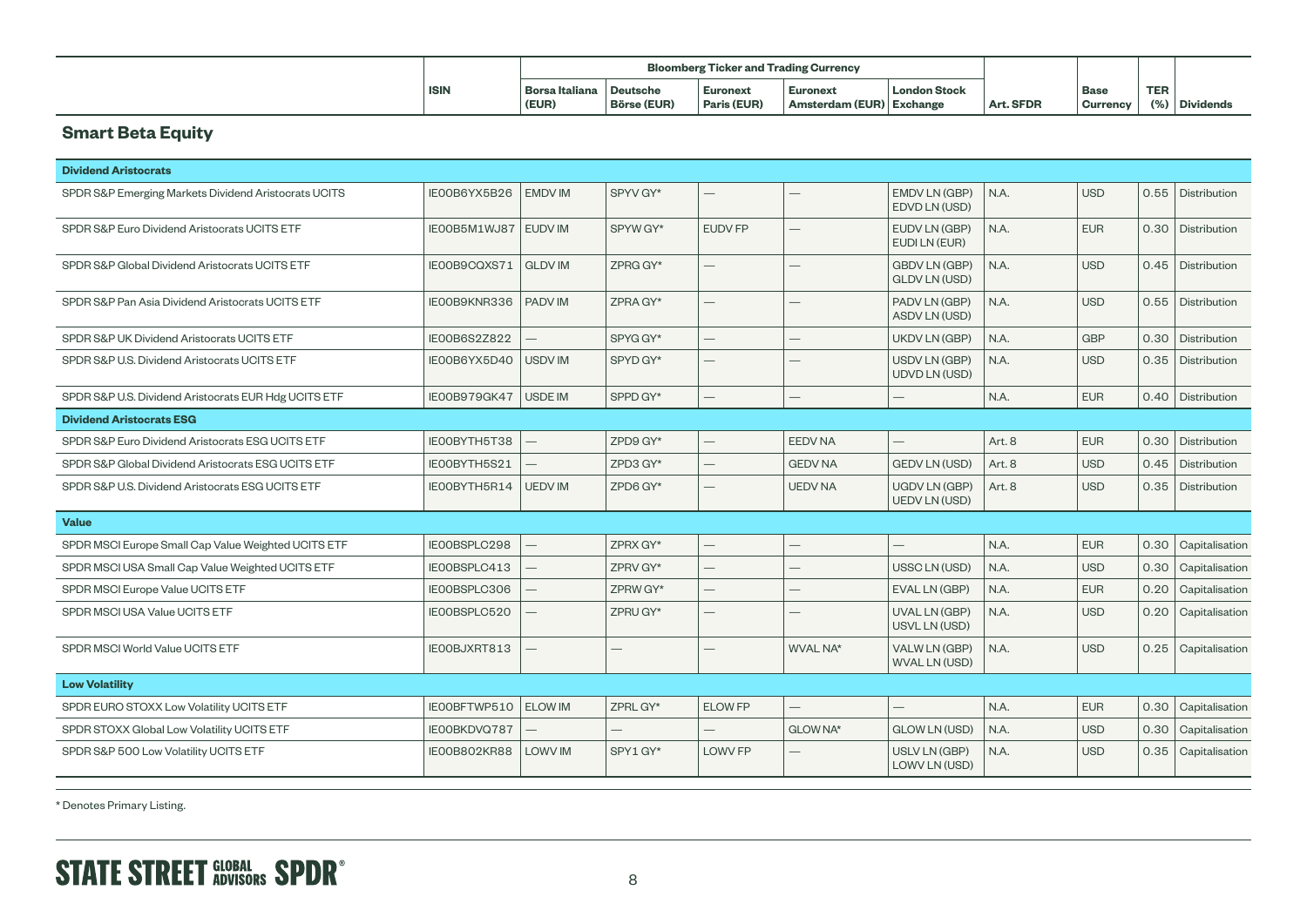|             | <b>Bloomberg Ticker and Trading Currency</b> |                                       |                                |                                      |                     |           |                           |                             |  |
|-------------|----------------------------------------------|---------------------------------------|--------------------------------|--------------------------------------|---------------------|-----------|---------------------------|-----------------------------|--|
| <b>ISIN</b> | Borsa Italiana<br>(EUR)                      | <b>Deutsche</b><br><b>Börse (EUR)</b> | <b>Euronext</b><br>Paris (EUR) | Euronext<br>Amsterdam (EUR) Exchange | <b>London Stock</b> | Art. SFDR | ' Base<br><b>Currency</b> | <b>TER</b><br>(%) Dividends |  |

#### **Environmental Social Governance (ESG)**

| <b>Equity — Core</b>                                                          |              |                |          |                          |                |                                              |        |            |      |                |  |
|-------------------------------------------------------------------------------|--------------|----------------|----------|--------------------------|----------------|----------------------------------------------|--------|------------|------|----------------|--|
| SPDR S&P 500 ESG Screened UCITS ETF                                           | IE00BH4GPZ28 | 500XIM         | SPPY GY* | $\overline{\phantom{0}}$ | <b>500XNA</b>  |                                              | Art. 8 | <b>USD</b> | 0.10 | Capitalisation |  |
| SPDR <sup>®</sup> STOXX Europe 600 ESG Screened UCITS ETF                     | IEOOBK5H8015 | 600XIM         | ZPDX GY* | $\overline{\phantom{0}}$ | 600X NA        |                                              | Art. 8 | <b>EUR</b> | 0.12 | Capitalisation |  |
| <b>Equity — Dividend Aristocrats ESG</b>                                      |              |                |          |                          |                |                                              |        |            |      |                |  |
| SPDR S&P Euro Dividend Aristocrats ESG UCITS ETF                              | IEOOBYTH5T38 |                | ZPD9 GY* | $\qquad \qquad -$        | <b>EEDV NA</b> |                                              | Art. 8 | <b>EUR</b> | 0.30 | Distribution   |  |
| SPDR S&P Global Dividend Aristocrats ESG UCITS ETF                            | IEOOBYTH5S21 |                | ZPD3 GY* |                          | <b>GEDV NA</b> | <b>GEDV LN (USD)</b>                         | Art. 8 | <b>USD</b> | 0.45 | Distribution   |  |
| SPDR S&P U.S. Dividend Aristocrats ESG UCITS ETF                              | IEOOBYTH5R14 | <b>UEDV IM</b> | ZPD6 GY* |                          | <b>UEDV NA</b> | <b>UGDV LN (GBP)</b><br><b>UEDV LN (USD)</b> | Art. 8 | <b>USD</b> | 0.35 | Distribution   |  |
| <b>Equity — Climate Paris Aligned</b>                                         |              |                |          |                          |                |                                              |        |            |      |                |  |
| SPDR MSCI ACWI Climate Paris Aligned UCITS ETF                                | IE00BYTH5370 | AWPA IM        | SPF8 GY* | $\overline{\phantom{0}}$ |                | SAPA LN (GBP)                                | Art. 8 | <b>USD</b> | 0.20 | Capitalisation |  |
| SPDR MSCI Europe Climate Paris Aligned UCITS ETF                              | IEOOBYTH5487 | <b>ECPA IM</b> | SPF5 GY* |                          |                | SEPA LN (GBP)                                | Art. 8 | <b>EUR</b> | 0.15 | Capitalisation |  |
| SPDR MSCI Japan Climate Paris Aligned UCITS ETF                               | IE00BQQPV184 |                | SPF6 GY* | $\overline{\phantom{0}}$ |                |                                              | Art. 8 | <b>JPY</b> | 0.12 | Capitalisation |  |
| SPDR MSCI USA Climate Paris Aligned UCITS ETF                                 | IEOOBYTH5719 | <b>UCPA IM</b> | SPF9 GY* |                          |                | SPUG LN (GBP)<br>SPUD LN (USD)               | Art. 8 | <b>USD</b> | 0.12 | Capitalisation |  |
| SPDR MSCI World Climate Paris Aligned UCITS ETF                               | IEOOBYTH5594 | <b>WCPAIM</b>  | SPFW GY* | $\qquad \qquad -$        |                | SWPA LN (GBP)                                | Art. 8 | <b>USD</b> | 0.15 | Capitalisation |  |
| <b>Corporate ESG</b>                                                          |              |                |          |                          |                |                                              |        |            |      |                |  |
| SPDR Bloomberg SASB 0-3 Year Euro Corporate ESG UCITS ETF                     | IE00B6YX5H87 | <b>SESRIM</b>  | SPPS GY* | $\overline{\phantom{0}}$ | <b>SECRNA</b>  |                                              | Art. 8 | <b>EUR</b> | 0.12 | Capitalisation |  |
| SPDR Bloomberg SASB Euro Corporate ESG UCITS ETF                              | IEOOBLF7VW10 | <b>EUCRIM</b>  | SPPR GY* | $\overline{\phantom{0}}$ |                |                                              | Art. 8 | <b>EUR</b> | 0.15 | Capitalisation |  |
| SPDR Bloomberg SASB U.S. Corporate ESG UCITS ETF                              | IEOOBLF7VX27 |                | SPPU GY* | $\overline{\phantom{0}}$ |                | USCR LN (USD)                                | Art. 8 | <b>USD</b> | 0.15 | Capitalisation |  |
| SPDR Bloomberg SASB U.S. Corporate ESG EUR Hdg UCITS ETF                      | IE00BFY0GV36 | <b>USCE IM</b> |          |                          | USCE NA*       |                                              | Art. 8 | <b>USD</b> | 0.20 | Capitalisation |  |
| SPDR Bloomberg SASB U.S. High Yield Corporate ESG UCITS ETF                   | IEOOB99FL386 | <b>SJNKIM</b>  | SYBK GY* |                          |                | <b>JNKS LN (GBP)</b><br>SJNK LN (USD)        | Art. 8 | <b>USD</b> | 0.30 | Distribution   |  |
| SPDR Bloomberg SASB U.S. High Yield Corporate ESG EUR Hdg<br><b>UCITS ETF</b> | IE00BYTH5602 | <b>SJNE IM</b> | SPPQ GY* |                          |                |                                              | Art. 8 | <b>USD</b> | 0.35 | Capitalisation |  |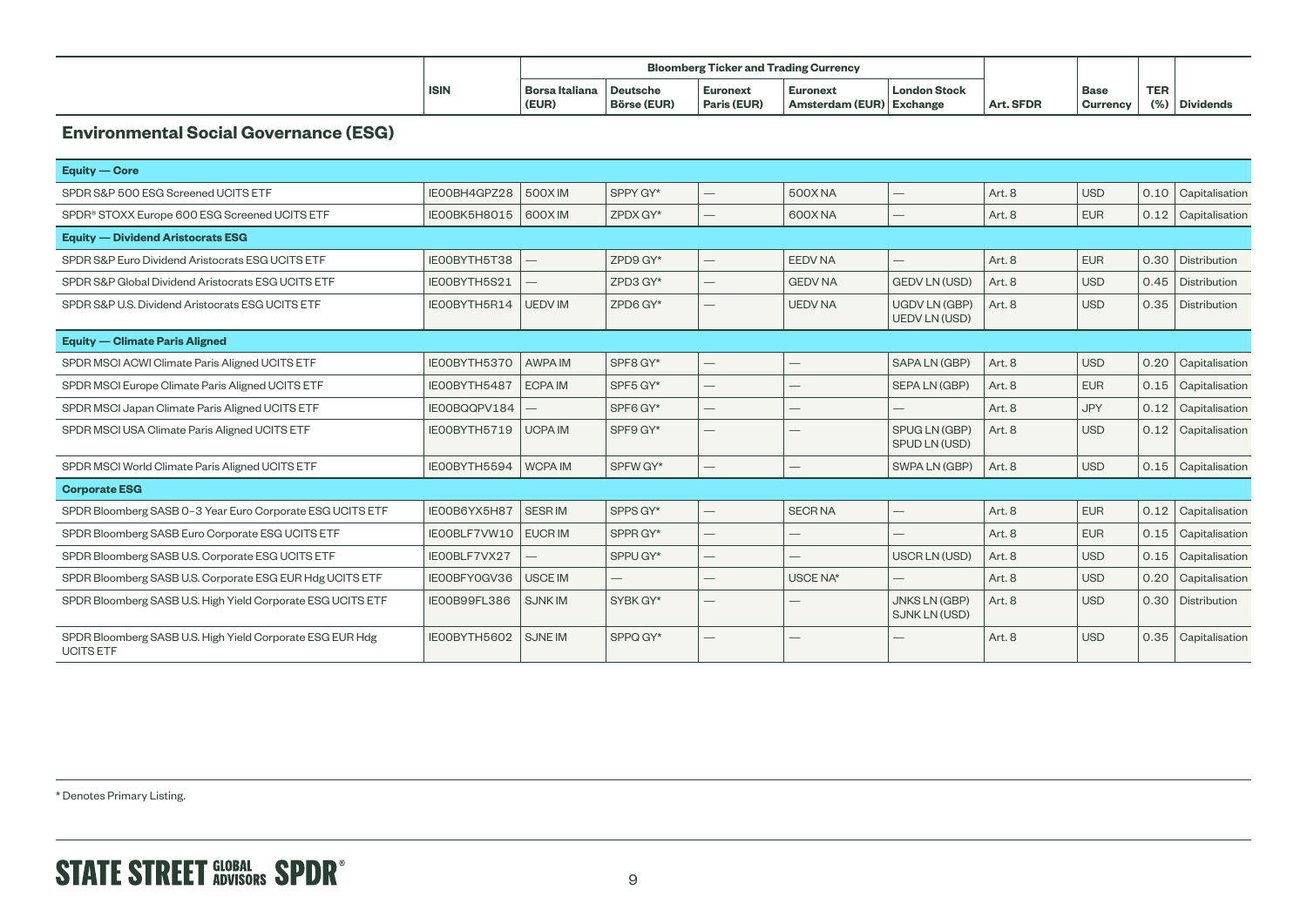#### **[ssga.com/etfs](http://ssga.com/etfs)**

#### Marketing communication. For professional clients use only.

Italy: State Street Global Advisors Europe Limited, Italy Branch ("State Street Global Advisors Italy") is a branch of State Street Global Advisors Europe Limited, registered in Ireland with company number 49934, authorised and regulated by the Central Bank of Ireland, and whose registered office is at 78 Sir John Rogerson's Quay, Dublin 2. State Street Global Advisors Italy is registered in Italy with company number 11871450968 — REA: 2628603 and VAT number 11871450968, and its office is located at Via Ferrante Aporti, 10 — 20125 Milan, Italy. T: +39 02 32066 100. F: +39 02 32066 155.

#### Important Information

This document has been issued by State Street Global Advisors Europe Limited ("SSGAEL"), regulated by the Central Bank of Ireland. Registered office address 78 Sir John Rogerson's Quay, Dublin 2. Registered number 145221. T: +353 (0)1 776 3000. F: +353 (0)1 776 3300. Web: [ssga.com.](http://www.ssga.com)

SPDR ETFs is the exchange traded funds ("ETF") platform of State Street Global Advisors and is comprised of funds that have been authorised by Central Bank of Ireland as open-ended UCITS investment companies.

State Street Global Advisors SPDR ETFs Europe I & II plc issue SPDR ETFs, and is an open-ended investment company with variable capital having segregated liability between its sub-funds. The Company is organised as an Undertaking for Collective Investments in Transferable Securities (UCITS) under the laws of Ireland and authorised as a UCITS by the Central Bank of Ireland.

The information provided does not constitute investment advice as such term is defined under the Markets in Financial Instruments Directive (2014/65/EU) or applicable Swiss regulation and it should not be relied on as such. It should not be considered a solicitation to buy or an offer to sell any investment. It does not take into account any investor's or potential investor's particular investment objectives, strategies, tax status, risk appetite or investment horizon. If you require investment advice you should consult your tax and financial or other professional advisor.

All information is from SSGA unless otherwise noted and has been obtained from sources believed to be reliable, but its accuracy is not guaranteed. There is no representation or warranty as to the current accuracy, reliability or completeness of, nor liability for, decisions based on such information and it should not be relied on as such.

The whole or any part of this work may not be reproduced, copied or transmitted or any of its contents disclosed to third parties without SSGA's express written consent.

The trademarks and service marks referenced herein are the property of their respective owners. Third party data providers make no warranties or representations of any kind relating to the accuracy, completeness or timeliness of the data and have no liability for damages of any kind relating to the use of such data.

There is no representation or warranty as to the accuracy of the information and State Street shall have no liability for decisions based on such information.

ETFs trade like stocks, are subject to investment risk and will fluctuate in market value. The investment return and principal value of an investment will fluctuate in value, so that when shares are sold or redeemed, they may be worth more or less than when they were purchased. Although shares may be bought or sold on an exchange through any brokerage account, shares are not individually

redeemable from the fund. Investors may acquire shares and tender them for redemption through the fund in large aggregations known as "creation units." Please see the fund's prospectus for more details.

#### Investing involves risk including the risk of loss of principal.

Equity securities may fluctuate in value in response to the activities of individual companies and general market and economic conditions.

Investing in foreign domiciled securities may involve risk of capital loss from unfavourable fluctuation in currency values, withholding taxes, from differences in generally accepted accounting principles or from economic or political instability in other nations.

Investments in emerging or developing markets may be more volatile and less liquid than investing in developed markets and may involve exposure to economic structures that are generally less diverse and mature and to political systems which have less stability than those of more developed countries.

Concentrated investments in a particular sector/security tend to be more volatile than the overall market and increases risk that events negatively affecting such sectors or industries could reduce returns, potentially causing the value of the Fund's shares to decrease.

Investments in small/mid-sized companies may involve greater risks than in those of larger, better known companies.

Bonds generally present less short-term risk and volatility than stocks, but contain interest rate risk (as interest rates raise, bond prices usually fall); issuer default risk; issuer credit risk; liquidity risk; and inflation risk. These effects are usually pronounced for longer-term securities. Any fixed income security sold or redeemed prior to maturity may be subject to a substantial gain or loss.

Investing in high yield fixed income securities, otherwise known as "junk bonds", is considered speculative and involves greater risk of loss of principal and interest than investing in investment grade fixed income securities. These Lower-quality debt securities involve greater risk of default or price changes due to potential changes in the credit quality of the issuer.

International Government bonds and corporate bonds generally have more moderate short-term price fluctuations than stocks, but provide lower potential long-term returns.

A Smart Beta strategy does not seek to replicate the performance of a specified cap-weighted index and as such may underperform such an index. The factors to which a Smart Beta strategy seeks to deliver exposure may themselves undergo cyclical performance. As such, a Smart Beta strategy may underperform the market or other Smart Beta strategies exposed to similar or other targeted factors. In fact, we believe that factor premia accrue over the long term (5–10 years), and investors must keep that long time horizon in mind when investing.

Low volatility funds can exhibit relative low volatility and excess returns compared to the Index over the long term; both portfolio investments and returns may differ from those of the Index. The fund may not experience lower volatility or provide returns in excess of the Index and may provide lower returns in periods of a rapidly rising market. Active stock selection may lead to added risk in exchange for the potential outperformance relative to the Index.

The value style of investing that emphasises undervalued companies with characteristics for improved valuations, which may never improve and may actually have lower returns than other styles of investing or the overall stock market.

The returns on a portfolio of securities which exclude companies that do not meet the portfolio's specified ESG criteria may trail the returns on a portfolio of securities which include such companies. A portfolio's